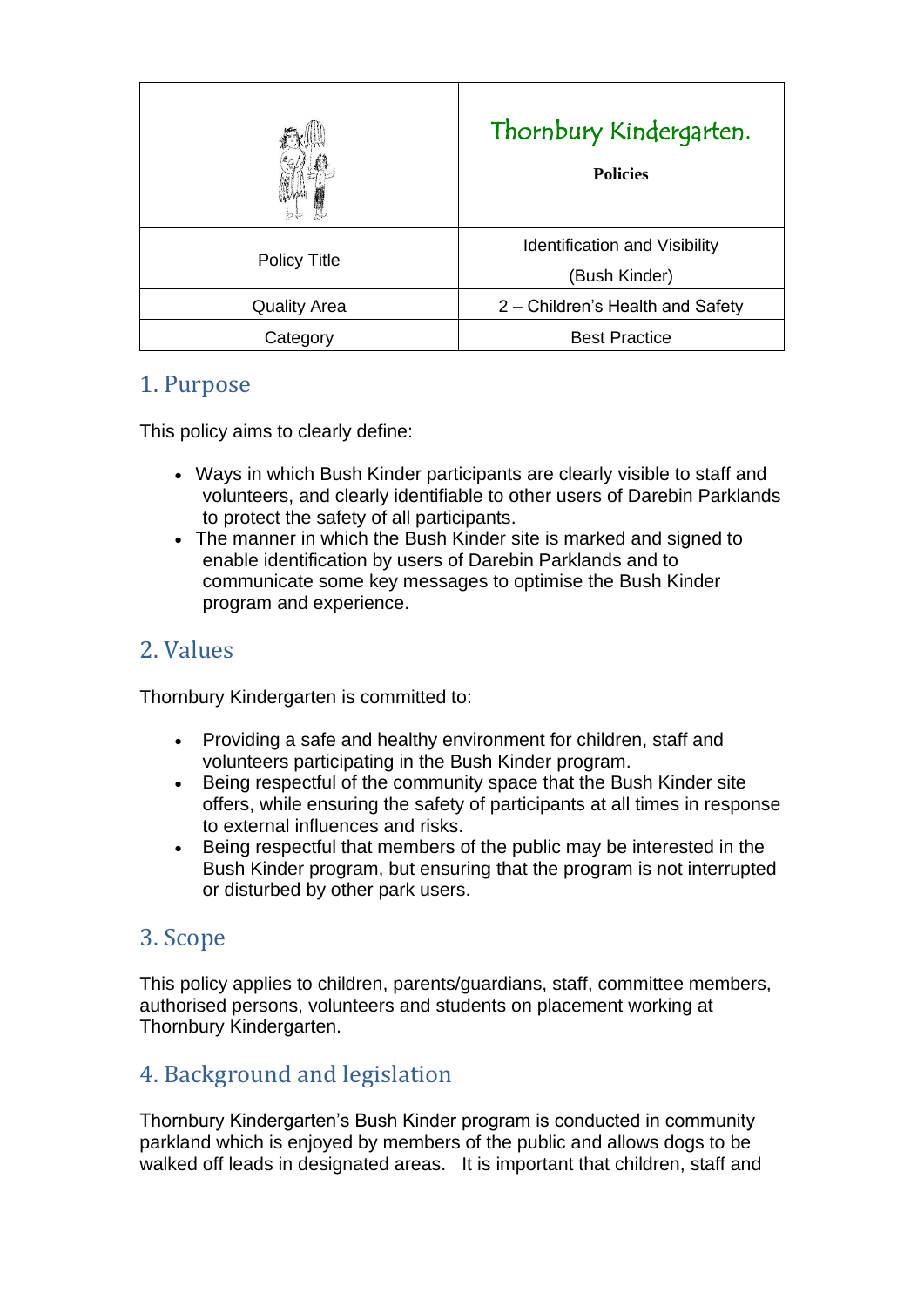volunteers participating in the Bush Kinder program are easily identified to each other and parkland users as a discrete group. It is also critical that children participating in the program are clearly visible to all staff and volunteers.

In addition, appropriate signage must be visible to members of the public requesting that dogs be walked on leads in the vicinity of the Bush Kinder site and that they respect the education program underway and not disturb the program in any way.

#### **Relevant legislation includes but is not limited to:**

Relevant legislation and standards include but are not limited to:

- Child Wellbeing and Safety Act 2005 (Vic) (Part 2: Principles for Children)
- Education and Care Services National Law Act 2010: Section 167
- Education and Care Services National Regulations 2011: Regulations 101(2), 168(2)(a)(iii)
- National Quality Standard, Quality Area 2: Children's Health and Safety
	- − Standard 2.3: Each child is protected
		- − Element 2.3.2: Every reasonable precaution is taken to protect children from harm and any hazard likely to cause injury

#### 5. Definitions

At each session, all children will be provided with a red wristband which as the Bush Kinder mobile number on it. Thornbury Kindergarten would prefer the children to wear the red Thornbury Kindergarten hat and a Thornbury Kindergarten T-shirt, sometimes over their long-sleeve tops if the weather is cold. When it is wet or raining, wet gear should be worn over clothing (preferably red), to make the children recognisable as part of the group.

Visible signage: Visible signage will be posted at both paths/entrances into the Bush Kinder site. The signage will be displayed to make it clear to other users of the parkland that there is a Kindergarten session in progress, requesting that members of the public don't linger at the site so as not to disrupt the session and that dogs to be kept on leads in the vicinity.

Suggested/sample wording for the signage is detailed in Attachment 1.

### 6. Sources and related centre policies

#### **Centre policies**

- Extreme Weather (Bush Kinder Specific)
- Protective Clothing (Bush Kinder Specific)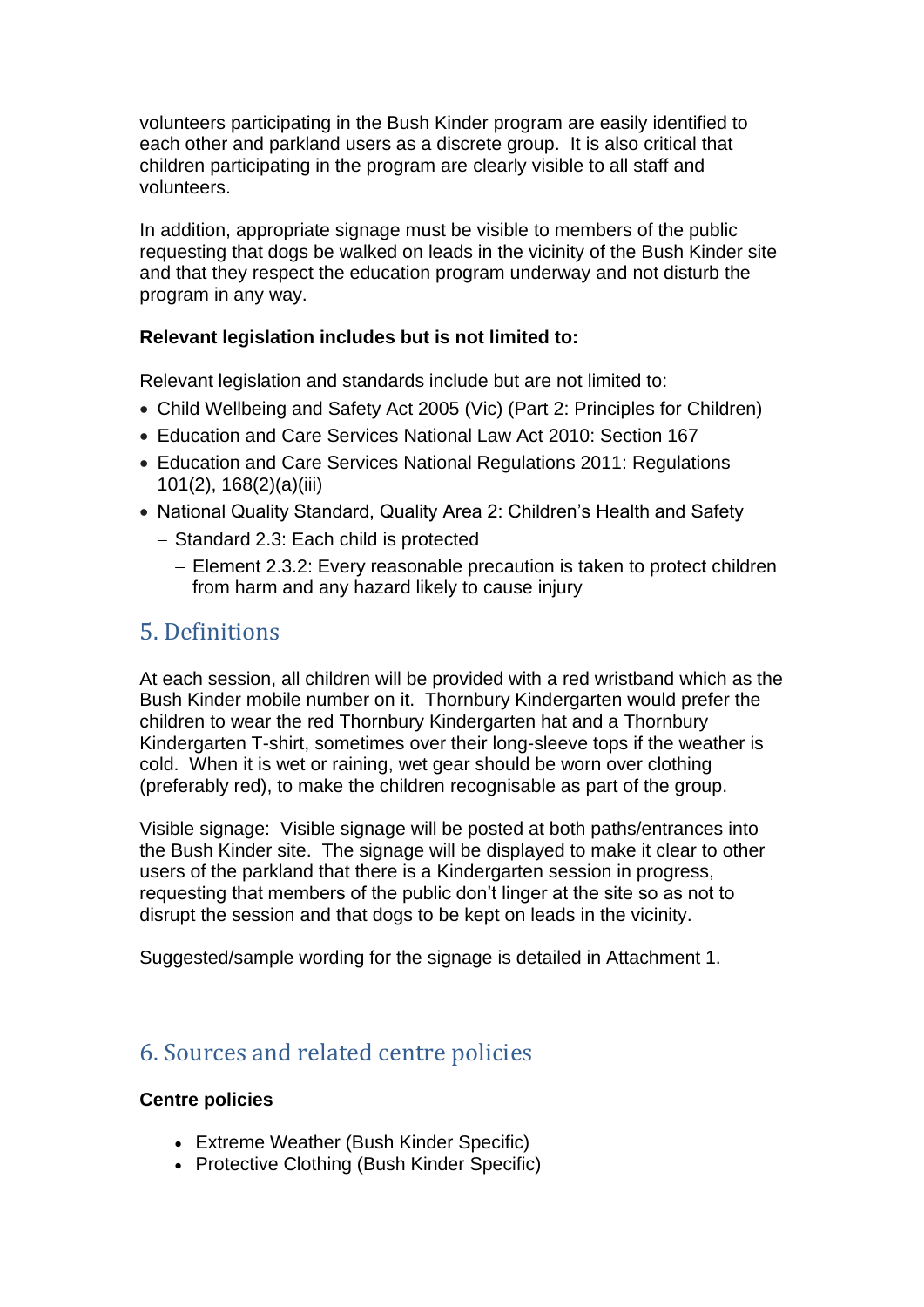- Dogs (Bush Kinder Specific)
- Incident and Medical Emergency Management
- Communication
- Hygiene
- Program participation
- Supervision of children
- Excursions and centre events
- Occupational Health & Safety

### 7. Procedures

#### **General**

The Committee is responsible for:

- Providing appropriate signage for the Bush Kinder site as detailed in this policy.
- Providing red wrist bands with the Bush Kinder mobile number on them and access to appropriate identifiable clothing as detailed in this policy for Bush Kinder participants. Clothing can be purchased through the Merchandise department.
- Ensuring staff are appropriately trained in procedures for dealing with onlookers, dogs etc.

#### **Staff are responsible for:**

- Placing Bush Kinder signage as detailed in this policy in appropriate places at the Bush Kinder site.
- Attempting to locate owners of dogs off leads and encourage the owner to move the dog away from the Bush Kinder site and/or put the dog on a lead.
- Requesting in as diplomatic fashion when possible that interested onlookers move on so as not to disturb the education program underway.

#### **Parents/guardians are responsible for:**

- Reading and being familiar with the policy.
- Bringing relevant issues to the attention of both staff and committee.

### 8. Evaluation

In order to assess whether the policy has achieved the values and purposes the proprietor (committee) will:

• Seek feedback regarding this policy and its implementation with parents/guardians of children participating in the Bush Kinder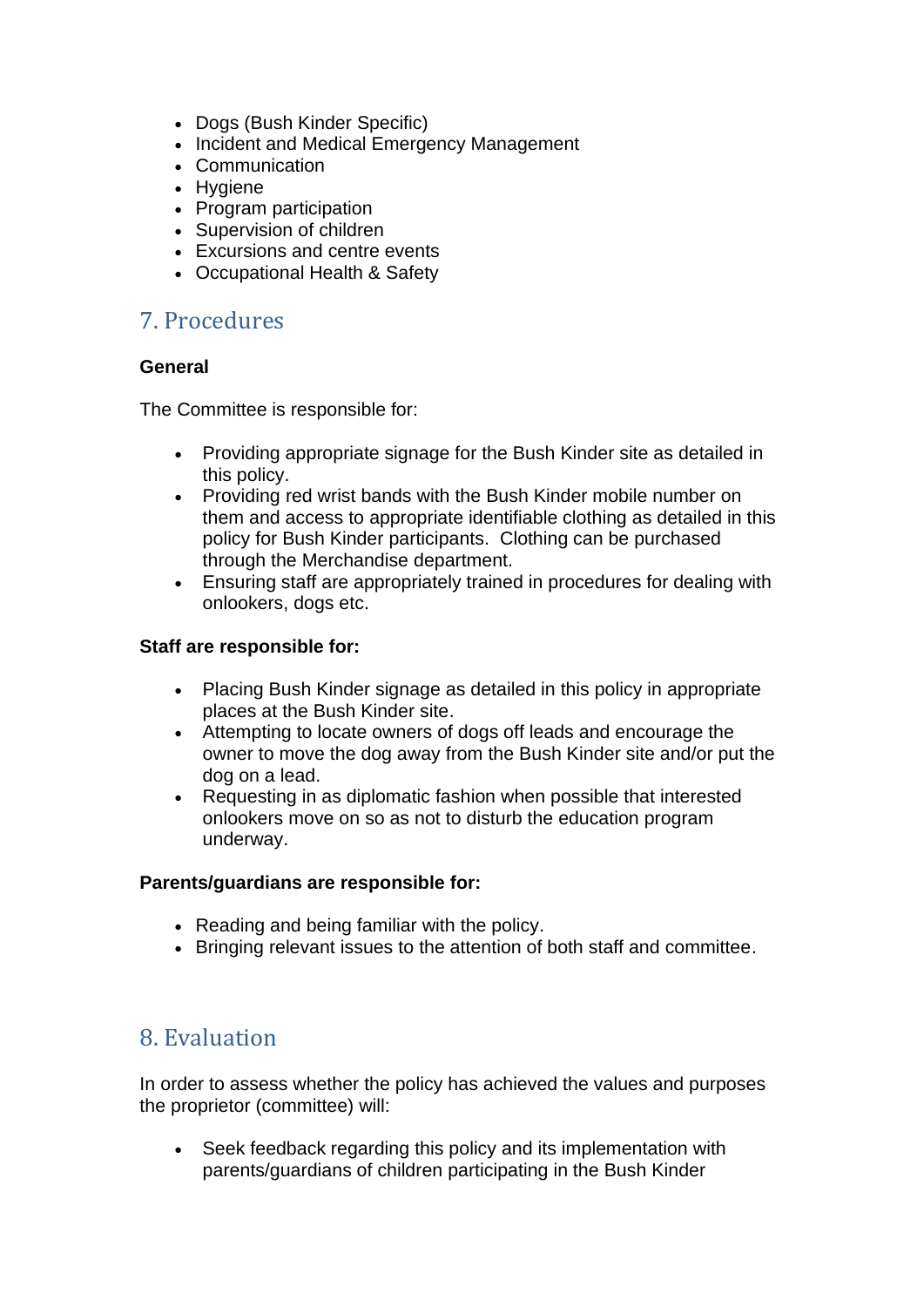program. This can be facilitated through discussions and the annual centre survey.

- Ask staff to share their experiences and observations in relation to the effectiveness of this policy.
- Regularly review the policy and centre practices to ensure they are compliant with any new legislation, research or best practice procedures.

### 9. Attachments

Attachment 1: Sample wording for Bush Kinder signage

# 10. Authorisation

This policy was approved by the committee of management of Thornbury Kindergarten at a committee meeting on December 2017.

Review date: December 2019